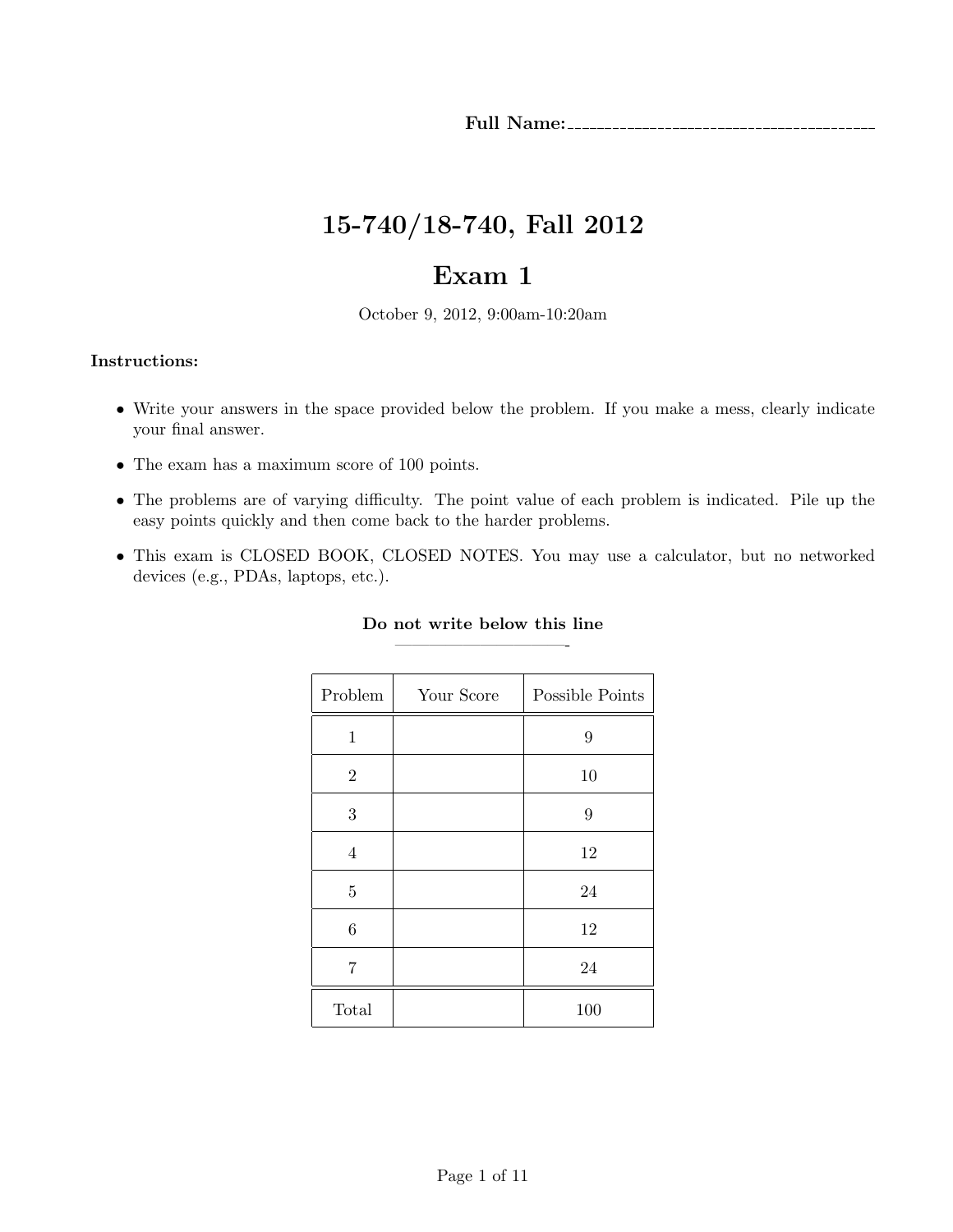### Understanding Performance

# Problem 1. (9 points):

A. Show an equation (commonly referred to as "Amdahl's Law") that computes overall speedup as a function of two parameters:  $f =$  the fraction of the original execution time that has been accelerated, and  $s =$  the speedup achieved by this accelerated portion of the code.

### Overall Speedup =

B. What is the significance of Amdahl's Law in computer architecture? In other words, what lessons should architects learn from this equation?

C. You have developed a new graphics pipeline for a video game. This pipeline consists of three stages, where the individual stages have the following properties:

| Stage | Latency   | Throughput      |
|-------|-----------|-----------------|
|       | 4 seconds | 3 images/second |
|       | 5 seconds | 1 image/second  |
|       | 2 seconds | 8 images/second |

How long will it take to send a sequence of 20 images through your pipeline?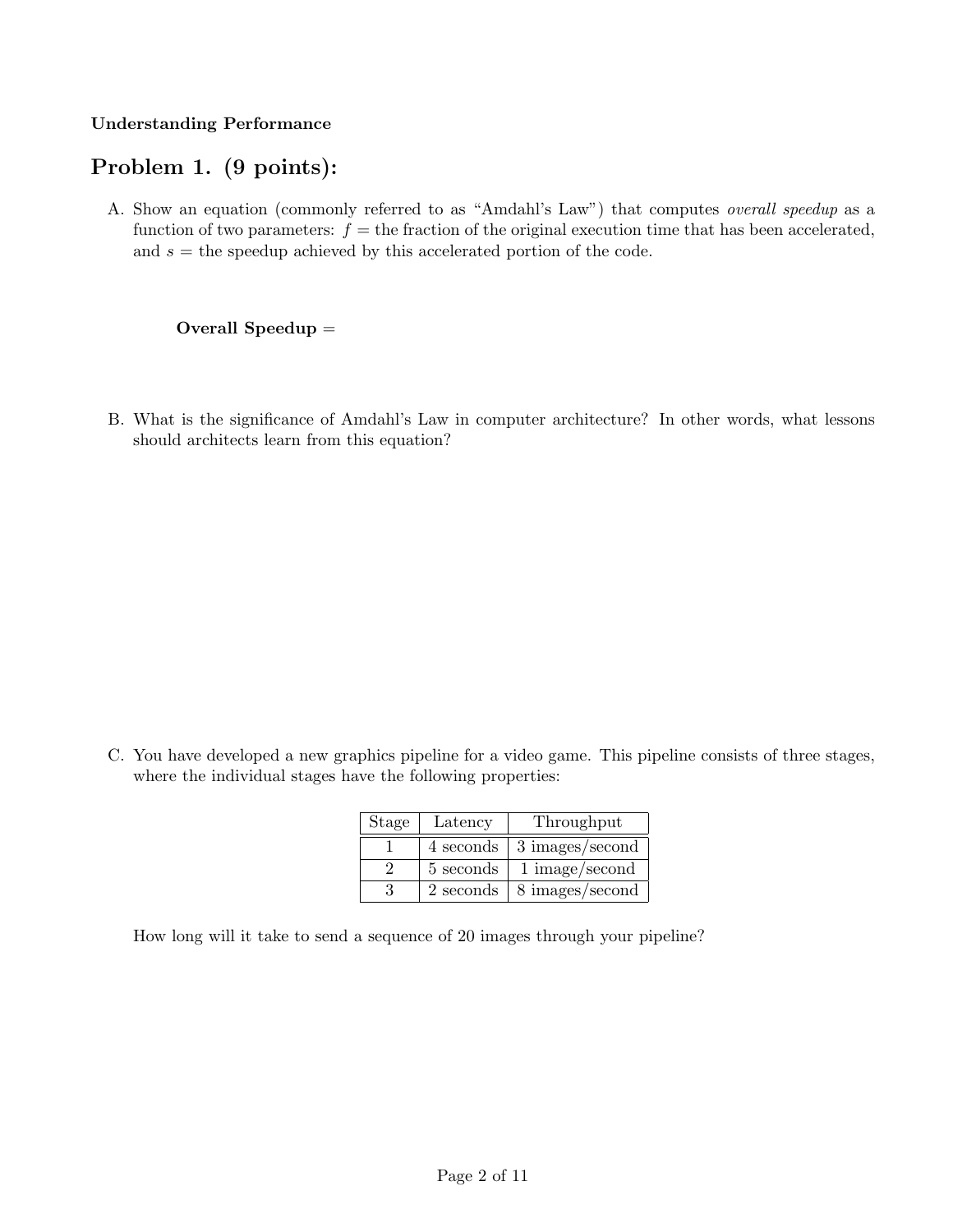# Problem 2. (10 points):

This problem tests your understanding of x86-64 assembly language. Consider the following C code:

```
long int silly_sum (long int threshold, long int* array, long int length) {
  long int i;
  long int sum = 0;
  long int not_summed = 0;
  for (i = 0; i < length; i++) {
    if (array[i] > threshold)
      sum += (\text{array}[i]-\text{threshold});
    else not_summed++;
  }
  return (sum - not_summed);
}
```
The corresponding machine code (output from  $objdump -d$ ) is as follows:

| $0x0$ :                |                |  | 41 69 00 00 00 00 | mov  | \$0x0,%r9d                         |
|------------------------|----------------|--|-------------------|------|------------------------------------|
| 0x6: 41 b8 00 00 00 00 |                |  |                   | mov  | $0x0,$ $x8d$                       |
| 0xc: 4885 d2           |                |  |                   | test | %rdx,%rdx                          |
| 0xf:                   | 7e 2f          |  |                   | ile  | 0x40                               |
| 0x11:                  | b9 00 00 00 00 |  |                   | mov  | $0x0, %$ ecx                       |
| 0x16:                  | 41 b9 00 00    |  | 00 00             | mov  | $0x0,$ $x9d$                       |
| Ox1c:                  | 41             |  | b8 00 00 00 00    | mov  | $0x0,$ $x8d$                       |
| 0x22: 48 8b 04 ce      |                |  |                   | mov  | $(\%rsi, \%rcx, 8), \%rax$         |
| 0x26: 48 39 f8         |                |  |                   | cmp  | %rdi,%rax                          |
| 0x29:                  | 7e 08          |  |                   | jle  | 0x33                               |
| 0x2b:                  | 48 29 f8       |  |                   | sub  | %rdi,%rax                          |
| 0x2e:                  | 49 O1 c1       |  |                   | add  | %rax,%r9                           |
| 0x31:                  | eb 04          |  |                   | jmp  | 0x37                               |
| 0x33:                  | 49 83 cO 01    |  |                   | add  | $0x1,$ $x8$                        |
| 0x37:                  | 48 83 c1 01    |  |                   | add  | $\frac{1}{20x1}$ , $\frac{1}{2}rx$ |
| 0x3b:                  | 48 39 ca       |  |                   | cmp  | $\chi$ rcx, $\chi$ rdx             |
| 0x3e:                  | 7f e2          |  |                   | jg   | 0x22                               |
| 0x40: 4c 89 c8         |                |  |                   | mov  | $\chi$ r $9, \chi$ rax             |
| 0x43:                  | 4c 29 c0       |  |                   | sub  | %r8,%rax                           |
| 0x46:                  | c3             |  |                   | retq |                                    |

Recall that under the x86-64 register convention, the first three arguments to a procedure are passed in registers %rdi, %rsi, and %rdx, respectively, and the return value is passed in register %rax.

- A. Identify the cycle: what are the addresses of the *first* and *last* instructions in the machine code that perform the actual iterating in the loop? (Ignore any test instructions outside the cycle.)
- B. Give the valid C language expression that best describes the contents of the following registers. A valid C language expression is one that can be parsed by a C compiler (e.g.,  $\mathbf{i}+1$ ,  $\mathbf{v}[\mathbf{0}]$ , etc.).
	- (a)  $\sqrt[n]{r}8$  (same as  $\sqrt[n]{r}8d$ ):
	- (b)  $\sqrt{k}r9$  (same as  $\sqrt{k}r9d$ ):
	- (c) %rax for the instruction at address 0x26:
	- (d) %rax for the instruction at address 0x2e: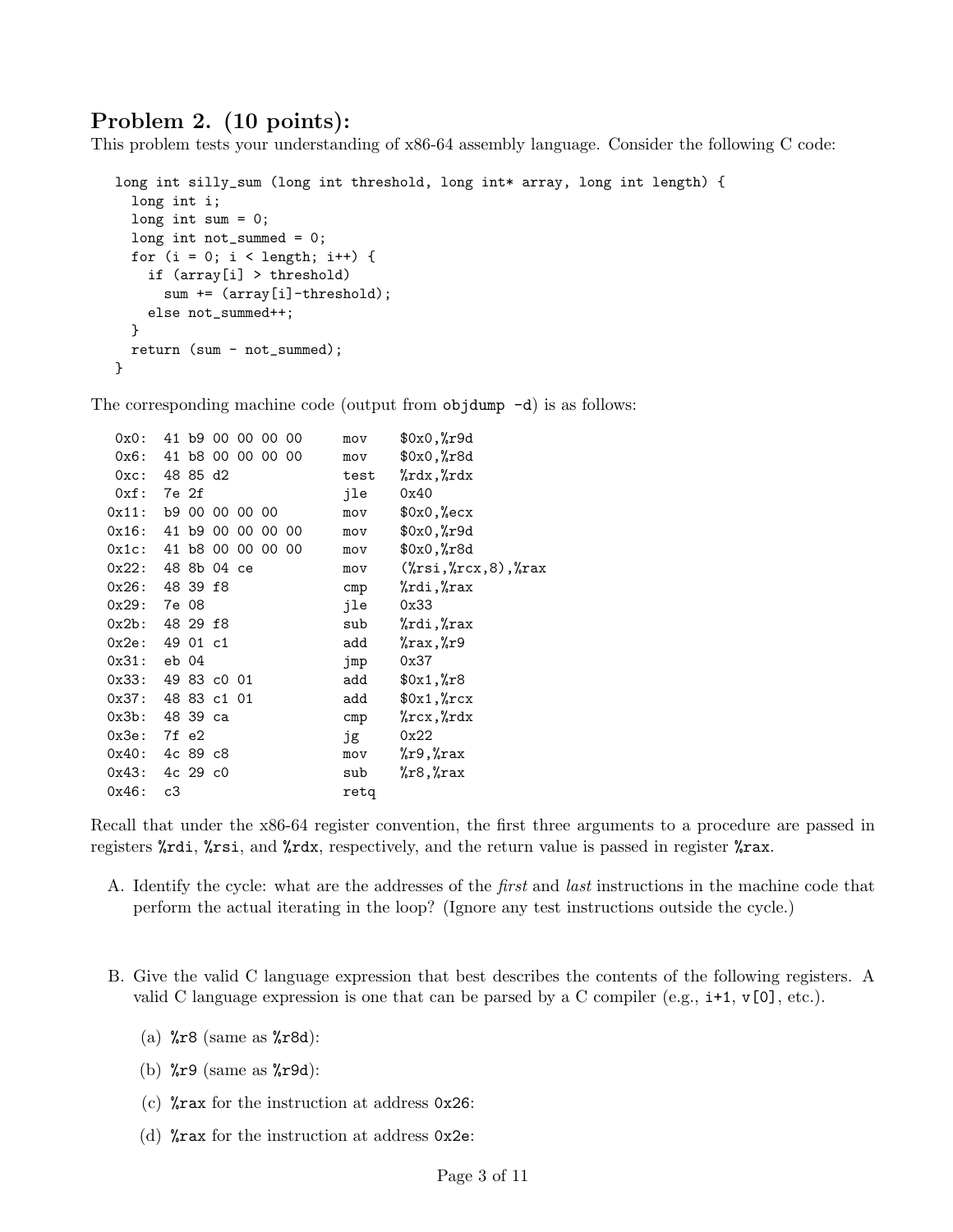Caches

# Problem 3. (9 points):

## A. On-Chip Cache Hierarchies

Why does a modern microprocessor typically have two or three levels of on-chip cache? (i.e. why not just one? Why not five?)

## B. Blocking/Tiling vs. Prefetching

During our lecture on the memory hierarchy, we described two software techniques for improving cache performance: (i) blocking (also known as tiling, and not to be confused with either "cache blocks" or a synonym for stalling), as illustrated by the blocked matrix multiplication algorithm, and (ii) prefetching. Both of these techniques have advantages and limitations.

(a) Describe an advantage of blocking/tiling relative to prefetching.

(b) Describe an advantage of prefetching relative to blocking/tiling.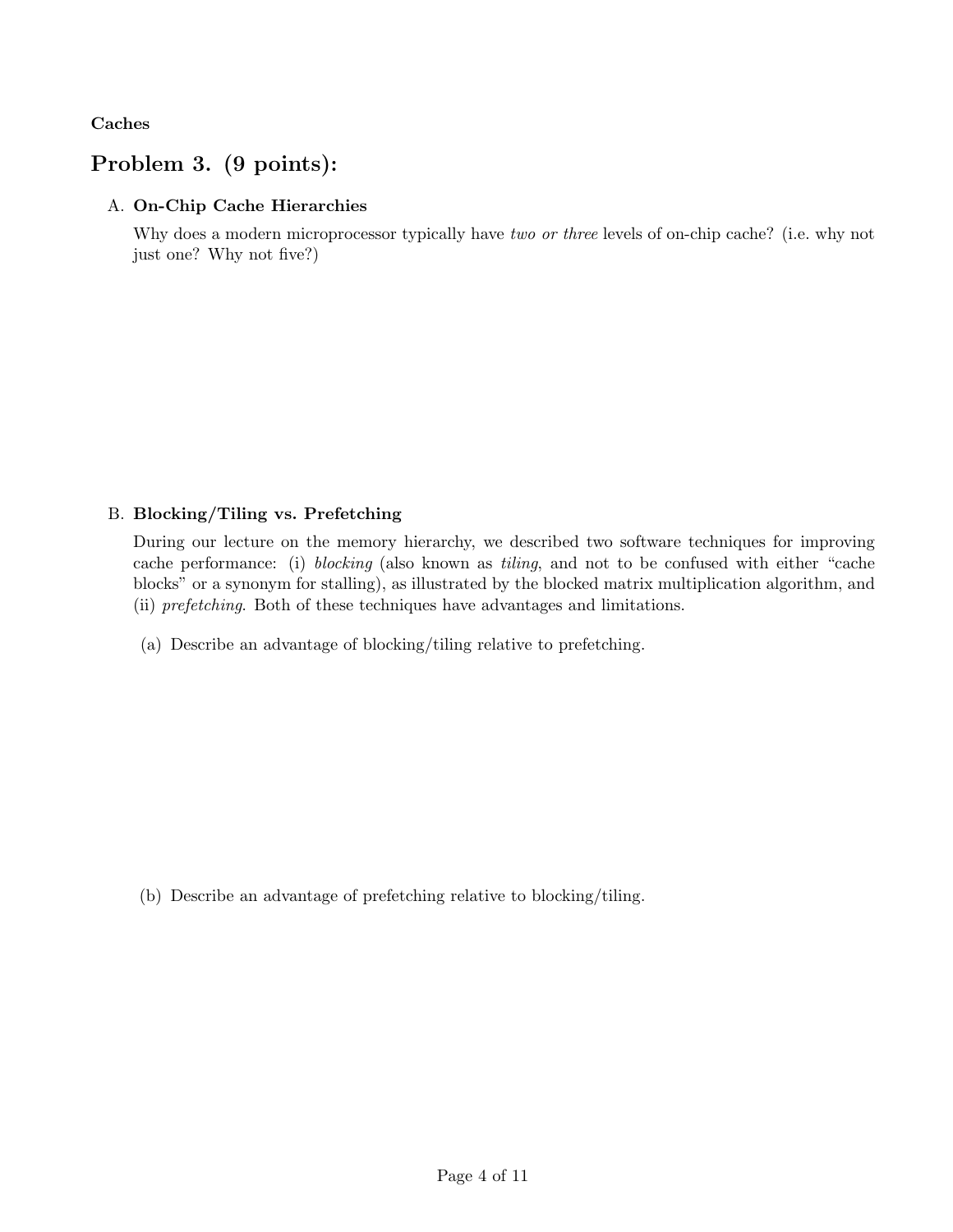## Comparing Parallel Programming Models

# Problem 4. (12 points):

Recall that in class we used a simplifed Grid Solver kernel to highlight some of the differences between the (i) Data Parallel, (ii) Shared Address Space, and (iii) Message Passing parallel programming models.

- A. Shared Address Space vs. Message Passing: With regards to the Shared Address Space and the Message Passing programming models, please contrast these two programming models for each of the following aspects of orchestrating the parallel computation:
	- (a) How communication takes place (e.g., is it implicit or explicit, etc.).

(b) How synchronization takes place.

(c) How replication is managed.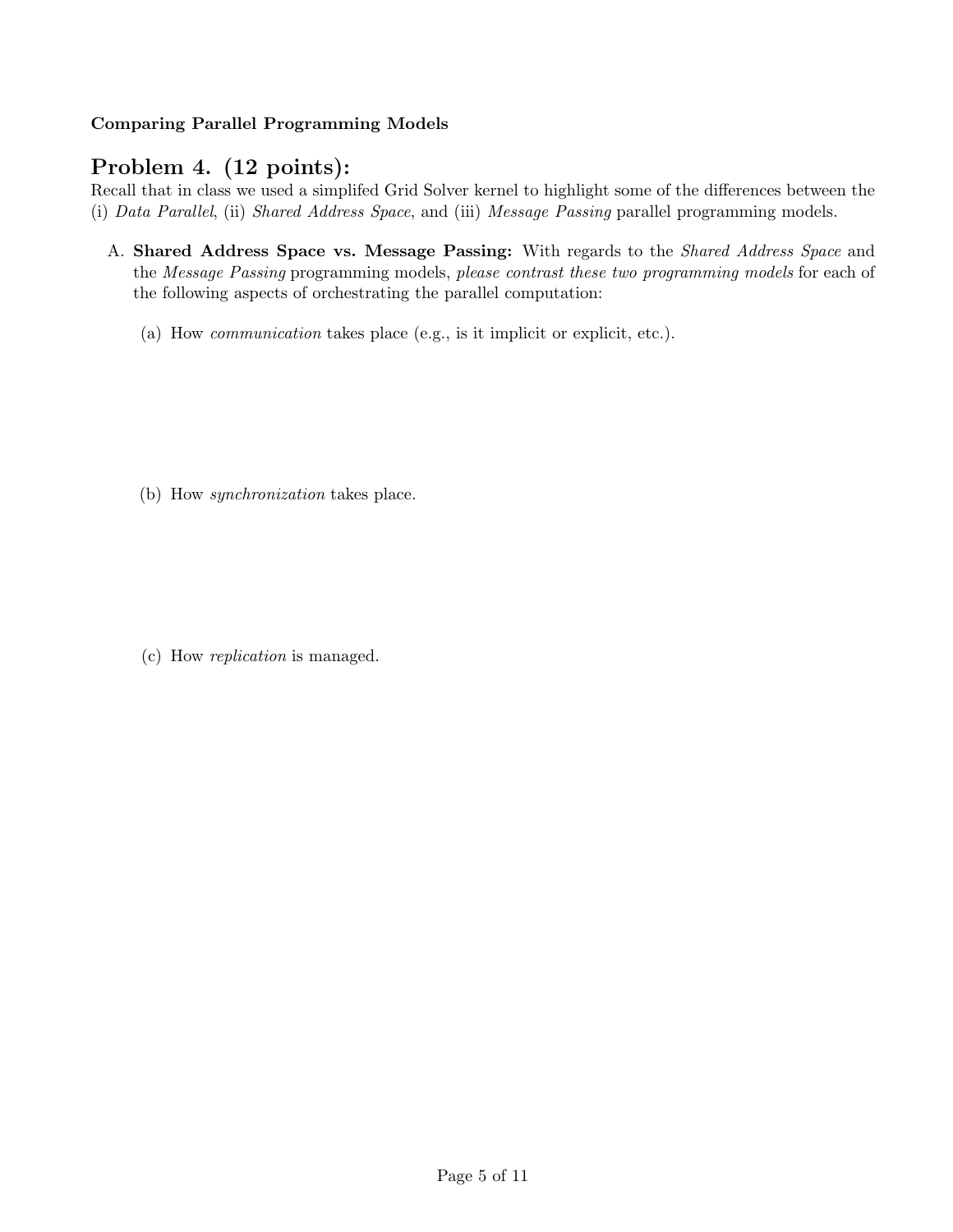Cache Coherence

# Problem 5. (24 points):

The following questions are related to cache coherence.

- A. Consider a machine with 32 byte cache lines that uses a flat, memory-based directory cache coherence protocol. For each of the two machine sizes below, compute the storage overhead of the "presence" state only (i.e. you can ignore the dirty and overflow bits) as a *fraction of main memory size* (or percentage, if you prefer) for the following two directory schemes: (i) full bit vector, and (ii) the limited pointer  $Dir_iB$  scheme where  $i = 3$ .
	- (a) 16 processors
	- (b) 1024 processors

B. Recall that when we discussed snoopy invalidation-based coherence protocols in class for bus-based multiprocessors, one potential optimization is to allow for *cache-to-cache sharing*: i.e. allowing another cache to supply the data on a read miss to clean data. Would this form of cache-to-cache sharing make any sense in a flat, memory-based directory coherence protocol? Explain your answer in terms of how this idea would be incorporated into a directory-based coherence scheme, and the expected impact on performance.